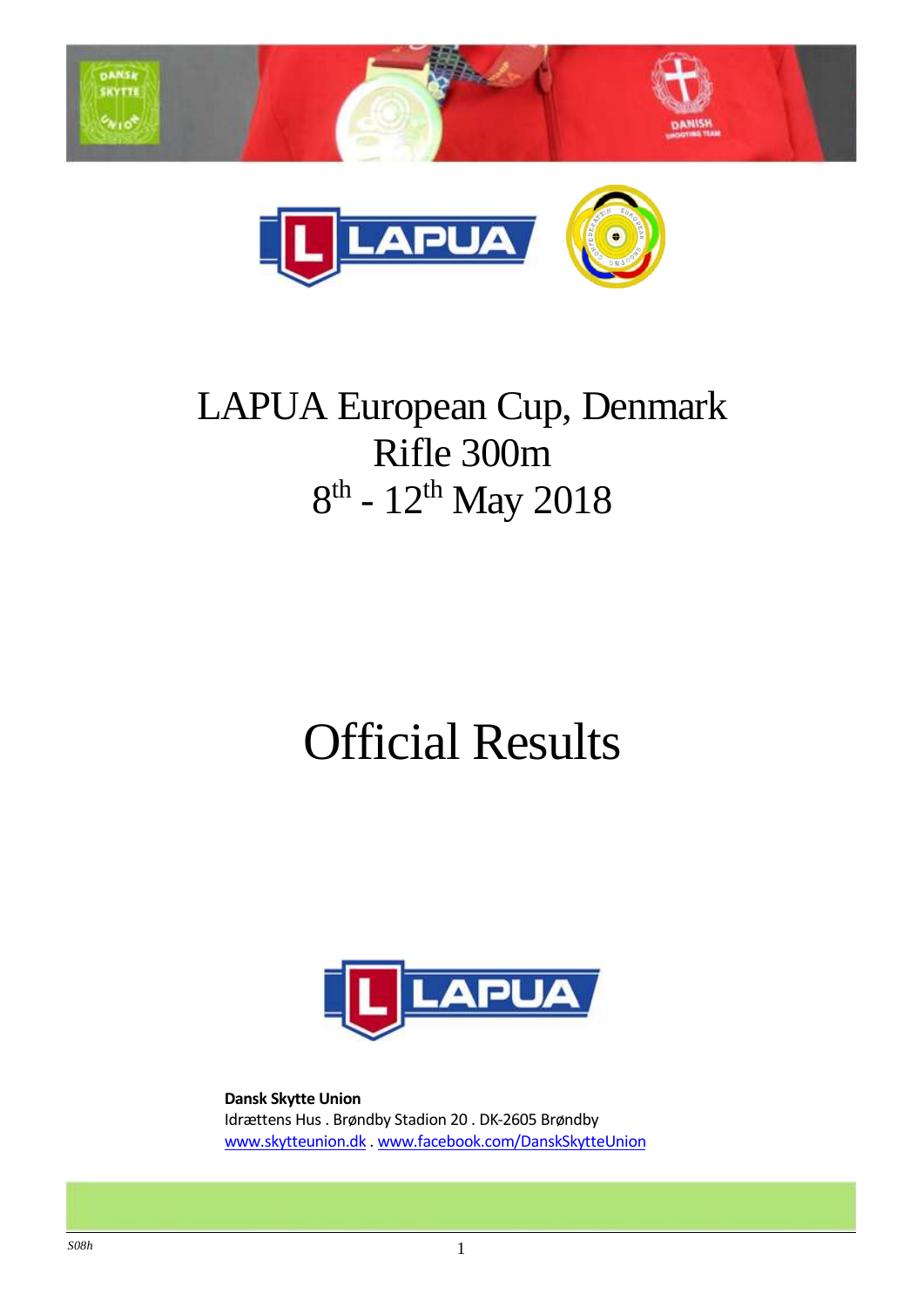

| <b>Men</b><br>Rifle 60 Final |                           |            |            | <b>Finale</b> |            |     |            |            |     |     |  |  |  |
|------------------------------|---------------------------|------------|------------|---------------|------------|-----|------------|------------|-----|-----|--|--|--|
| 1                            | <b>Sebastian Myhr</b>     | <b>SWE</b> | 100        | 100           | <b>100</b> | 99  | <b>100</b> | <b>100</b> | 599 | 37x |  |  |  |
| 2                            | <b>Rémi Moreno Flores</b> | <b>FRA</b> | <b>100</b> | 100           | <b>100</b> | 100 | <b>100</b> | 99         | 599 | 36x |  |  |  |
| 3                            | Robert Markoja            | <b>SLO</b> | 100        | <b>100</b>    | <b>100</b> | 99  | <b>100</b> | 99         | 598 | 33x |  |  |  |
| 4                            | Per Sandberg              | <b>SWE</b> | 99         | 100           | <b>100</b> | 100 | 100        | 98         | 597 | 36x |  |  |  |
| 5                            | Simon Aldhouse            | <b>GBR</b> | 100        | 100           | <b>100</b> | 98  | 100        | 99         | 597 | 33x |  |  |  |
| 6                            | Johan Gustafsson          | <b>SWE</b> | 100        | 100           | 100        | 99  | 99         | 99         | 597 | 31x |  |  |  |
| 7                            | Carsten Brandt            | <b>DEN</b> | 99         | 99            | 99         | 100 | 100        | 99         | 596 | 34x |  |  |  |
| 8                            | Daniel Romanczyk          | POL        | 100        | 98            | 99         | 100 | 100        | 99         | 596 | 33x |  |  |  |
| 9                            | Marcel Ackermann          | SUI        | 100        | 97            | 99         | 99  | 99         | 100        | 594 | 35x |  |  |  |
| 10                           | Tony Lincoln              | <b>GBR</b> | 100        | 100           | 97         | 97  | 100        | 100        | 594 | 33x |  |  |  |
| 11                           | Rajmond Debevec           | <b>SLO</b> | 99         | 100           | 100        | 99  | 99         | 97         | 594 | 33x |  |  |  |
| 12                           | Stefan Ahlsved            | <b>SWE</b> | <b>100</b> | 98            | <b>100</b> | 98  | 99         | 99         | 594 | 32x |  |  |  |
| 13                           | Harald Stenvaag           | <b>NOR</b> | 99         | 98            | 99         | 99  | 99         | 99         | 593 | 39x |  |  |  |
| 14                           | Simone Luigi Verrillo     | <b>ITA</b> | 98         | <b>100</b>    | 98         | 99  | 99         | 99         | 593 | 29x |  |  |  |
| 15                           | Josip Kuna                | <b>CRO</b> | 99         | 100           | 96         | 100 | 99         | 98         | 592 | 37x |  |  |  |
| 16                           | Kim Jönsson               | <b>SWE</b> | 97         | 98            | 98         | 97  | 100        | 99         | 589 | 20x |  |  |  |
| 17                           | <b>Richard Fowke</b>      | <b>GBR</b> | 97         | 100           | 100        | 98  | 97         | 96         | 588 | 29x |  |  |  |
| 18                           | Jacek Swiety              | POL        | 89         | 99            | 88         | 96  | 98         | 100        | 570 | 22x |  |  |  |
|                              |                           |            |            |               |            |     |            |            |     |     |  |  |  |

| Rifle 60 Final |                       | Women      |     |            |            |     | Finale     |    |     |     |
|----------------|-----------------------|------------|-----|------------|------------|-----|------------|----|-----|-----|
| 1              | Elin Ählin            | <b>SWE</b> | 99  | 99         | <b>100</b> | 99  | 99         | 99 | 595 | 30x |
| 2              | <b>Marie Engvist</b>  | <b>SWE</b> | 99  | 99         | <b>100</b> | 99  | <b>100</b> | 98 | 595 | 27x |
| 3              | Silvia Guignard       | <b>SUI</b> | 99  | 100        | 99         | 98  | 99         | 99 | 594 | 30x |
| 4              | Catherine Houlmont    | <b>FRA</b> | 99  | 98         | 99         | 98  | 100        | 99 | 593 | 30x |
| 5              | Marion Goberville     | <b>FRA</b> | 97  | <b>100</b> | 100        | 98  | 99         | 97 | 591 | 27x |
| 6              | Linda Olofsson        | <b>SWE</b> | 100 | 96         | 100        | 100 | 99         | 96 | 591 | 26x |
| 7              | Julie Milliere        | <b>FRA</b> | 98  | 99         | 98         | 98  | 98         | 99 | 590 | 31x |
| 8              | Lisandra Storai       | <b>FRA</b> | 100 | 98         | 97         | 100 | 97         | 98 | 590 | 21x |
| 9              | Olivia Goberville     | <b>FRA</b> | 95  | 99         | 98         | 98  | 100        | 99 | 589 | 23x |
| 10             | Jenny Tovseth Vatne   | <b>NOR</b> | 98  | 98         | 99         | 99  | 95         | 98 | 587 | 24x |
| 11             | May Elisabeth Nordahl | <b>NOR</b> | 99  | 97         | 99         | 97  | 99         | 96 | 587 | 24x |
| 12             | Myriam Bruehwiler     | <b>SUI</b> | 96  | 98         | 97         | 98  | 96         | 97 | 582 | 20x |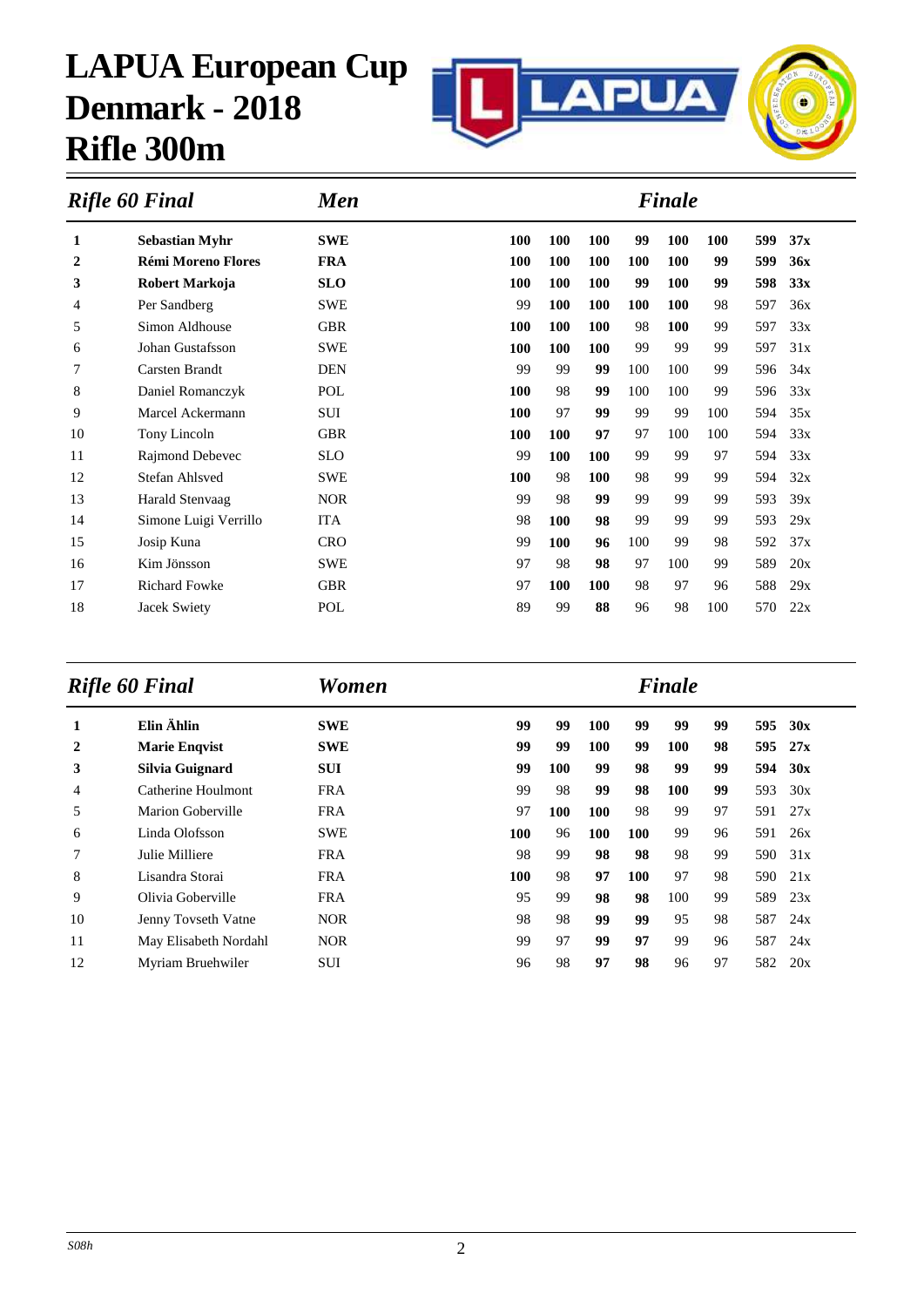

| <b>Men</b><br><b>Rifle 60 Prone</b> |                            |            |     | Relay 1    |            |            |            |            |     |     |  |  |
|-------------------------------------|----------------------------|------------|-----|------------|------------|------------|------------|------------|-----|-----|--|--|
| 1                                   | <b>Rémi Moreno Flores</b>  | <b>FRA</b> | 100 | <b>100</b> | <b>100</b> | <b>100</b> | 100        | 100        | 600 | 39x |  |  |
| 2                                   | <b>Sebastian Myhr</b>      | <b>SWE</b> | 100 | <b>100</b> | <b>100</b> | <b>100</b> | 100        | 99         | 599 | 32x |  |  |
| 3                                   | <b>Simon Aldhouse</b>      | <b>GBR</b> | 99  | <b>100</b> | 99         | 100        | 100        | <b>100</b> | 598 | 30x |  |  |
| 4                                   | Josip Kuna                 | <b>CRO</b> | 99  | <b>100</b> | 99         | 100        | <b>100</b> | 99         | 597 | 39x |  |  |
| 5                                   | Simone Luigi Verrillo      | <b>ITA</b> | 98  | 99         | <b>100</b> | <b>100</b> | <b>100</b> | 99         | 596 | 34x |  |  |
| 6                                   | Robert Markoja             | <b>SLO</b> | 99  | <b>100</b> | 98         | <b>100</b> | <b>100</b> | 99         | 596 | 32x |  |  |
| 7                                   | Marcel Ackermann           | <b>SUI</b> | 100 | 99         | 98         | <b>100</b> | 98         | 98         | 593 | 32x |  |  |
| 8                                   | Kim Jönsson                | <b>SWE</b> | 99  | <b>100</b> | <b>100</b> | 99         | 97         | 98         | 593 | 25x |  |  |
| 9                                   | Daniel Romanczyk           | POL        | 99  | <b>100</b> | 97         | 99         | 100        | 97         | 592 | 29x |  |  |
| 10                                  | Tore Byberg                | <b>NOR</b> | 100 | 98         | 99         | 97         | 98         | 98         | 590 | 25x |  |  |
| 11                                  | Kai-Aleksander Kristiansen | <b>NOR</b> | 97  | 99         | 99         | 96         | 99         | 96         | 586 | 13x |  |  |
| 12                                  | Fabio Borghini             | <b>ITA</b> | 98  | 97         | 98         | 99         | 96         | 97         | 585 | 20x |  |  |
| 13                                  | Olivier Hannon             | <b>BEL</b> | 97  | 97         | 97         | 99         | 98         | 97         | 585 | 16x |  |  |

|    | Rifle 60 Prone<br><b>Men</b> |            |            | <b>Relay</b> 2 |     |            |            |            |     |     |  |  |
|----|------------------------------|------------|------------|----------------|-----|------------|------------|------------|-----|-----|--|--|
| 1  | <b>Rajmond Debevec</b>       | <b>SLO</b> | <b>100</b> | <b>100</b>     | 100 | 99         | 100        | 100        | 599 | 39x |  |  |
| 2  | Johan Gustafsson             | <b>SWE</b> | 100        | <b>100</b>     | 99  | 100        | 100        | 100        | 599 | 36x |  |  |
| 3  | <b>Stefan Ahlsved</b>        | <b>SWE</b> | 100        | <b>100</b>     | 99  | 99         | 100        | <b>100</b> | 598 | 34x |  |  |
| 4  | <b>Carsten Brandt</b>        | <b>DEN</b> | 98         | <b>100</b>     | 99  | 99         | <b>100</b> | 100        | 596 | 22x |  |  |
| 5  | Tony Lincoln                 | <b>GBR</b> | 100        | 99             | 97  | <b>100</b> | 100        | 99         | 595 | 33x |  |  |
| 6  | Per Sandberg                 | <b>SWE</b> | 98         | 98             | 98  | <b>100</b> | 99         | 100        | 593 | 29x |  |  |
| 7  | <b>Richard Fowke</b>         | <b>GBR</b> | 99         | 99             | 98  | 99         | 98         | 99         | 592 | 26x |  |  |
| 8  | Jacek Swiety                 | POL        | 100        | 98             | 98  | 99         | 96         | 100        | 591 | 27x |  |  |
| 9  | Harald Stenvaag              | <b>NOR</b> | 96         | 99             | 99  | 98         | 100        | 99         | 591 | 26x |  |  |
| 10 | Andrzej Burda                | POL        | 99         | 99             | 98  | 99         | 98         | 96         | 589 | 24x |  |  |
| 11 | Dusan Zisko                  | <b>SLO</b> | 98         | 97             | 98  | 97         | 97         | 99         | 586 | 25x |  |  |
| 12 | Steffen Elvebakk             | <b>NOR</b> | 99         | 97             | 95  | 95         | 97         | 96         | 579 | 13x |  |  |
| 13 | Armando Imondi               | <b>ITA</b> | 93         | 95             | 94  | 97         | 98         | 98         | 575 | 11x |  |  |
| 14 | Lorenzo Prodan               | <b>ITA</b> | 90         | 95             | 93  | 96         | 90         | 94         | 558 | 12x |  |  |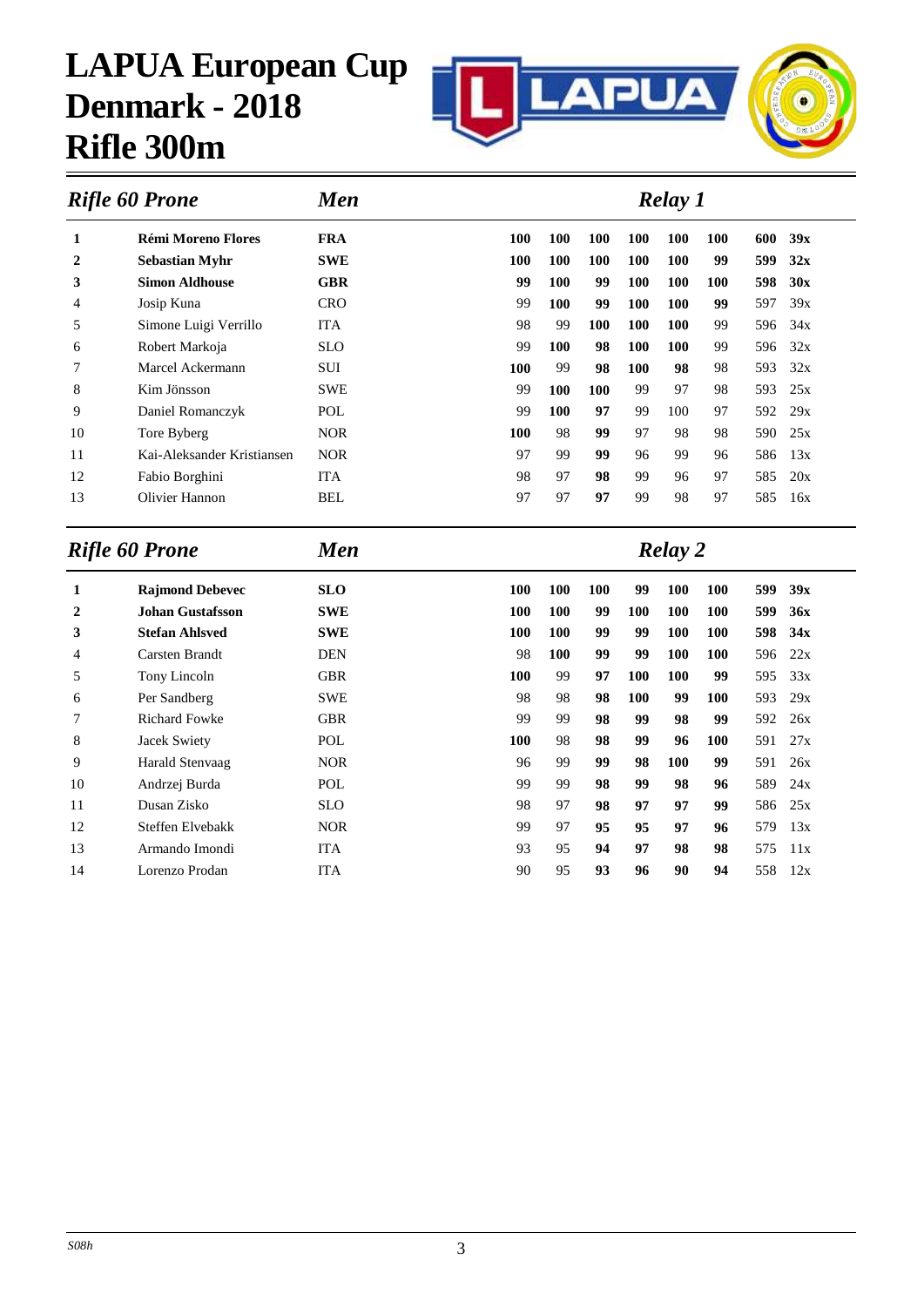

| <b>FRA</b><br>99<br>99<br>1<br>99<br>99<br><b>Catherine Houlmont</b><br><b>100</b><br><b>100</b><br>596<br>Elin Ählin<br>99<br>99 | 36x<br>35x<br>37x |
|-----------------------------------------------------------------------------------------------------------------------------------|-------------------|
|                                                                                                                                   |                   |
| $\overline{2}$<br><b>SWE</b><br>100<br>100<br>98<br><b>100</b><br>596                                                             |                   |
| 3<br>99<br>98<br>99<br>99<br>595<br><b>SWE</b><br>100<br>100<br><b>Marie Engvist</b>                                              |                   |
| 99<br>99<br>Julie Milliere<br><b>FRA</b><br>99<br>99<br>99<br>99<br>594<br>4                                                      | 32x               |
| 100<br>98<br>99<br>98<br>99<br>5<br><b>SUI</b><br>99<br>593<br>Silvia Guignard                                                    | 31x               |
| Linda Olofsson<br><b>SWE</b><br>99<br>99<br>99<br>97<br>99<br>592<br>99<br>6                                                      | 24x               |
| 97<br>7<br>98<br>99<br>99<br>99<br>98<br>Myriam Bruehwiler<br><b>SUI</b><br>590                                                   | 27x               |
| 8<br>98<br>97<br>97<br>98<br>Marion Goberville<br><b>FRA</b><br>100<br>99<br>589                                                  | 26x               |
| 9<br>98<br><b>NOR</b><br>98<br>589<br>Jenny Tovseth Vatne<br>97<br>99<br>98<br>99                                                 | 23x               |
| <b>NOR</b><br>10<br>May Elisabeth Nordahl<br>96<br>96<br>99<br>587<br>99<br>97<br><b>100</b>                                      | 28x               |
| Olivia Goberville<br>11<br><b>FRA</b><br>96<br>587<br>100<br>98<br>99<br>96<br>98                                                 | 24x               |
| 97<br>96<br>98<br>99<br>12<br>98<br>98<br>Lisandra Storai<br><b>FRA</b><br>586                                                    | 17x               |
| 95<br>13<br>Trine Knudsen<br><b>DEN</b><br>97<br>98<br>580<br>96<br>96<br>98                                                      | 24x               |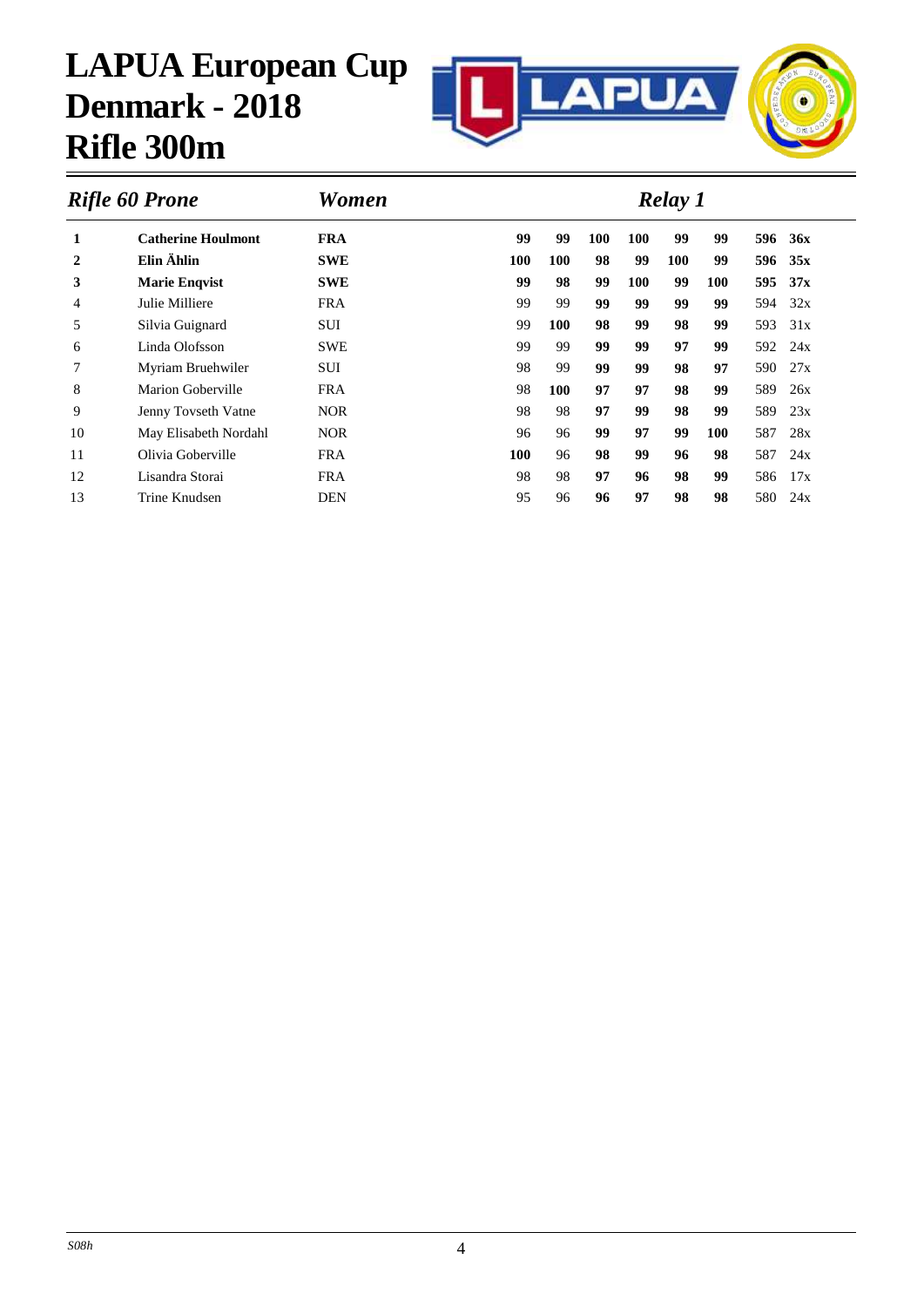

|                  | <b>Rifle 3 Positions</b>    | <b>Men</b> |     |     |     |     |     |               |                |     |  |
|------------------|-----------------------------|------------|-----|-----|-----|-----|-----|---------------|----------------|-----|--|
| 1                | Robert Markoja              | <b>SLO</b> | 96  | 99  | 100 | 98  | 393 | 12x           | 1175 38x       |     |  |
|                  |                             |            | 99  | 100 | 98  | 100 | 397 | 16x           |                |     |  |
|                  |                             |            | 96  | 98  | 97  | 94  | 385 | 10x           |                |     |  |
| $\boldsymbol{2}$ | <b>Rajmond Debevec</b>      | <b>SLO</b> | 98  | 94  | 96  | 98  | 386 | 12x           | 1169           | 47x |  |
|                  |                             |            | 100 | 100 | 100 | 99  | 399 | 27x           |                |     |  |
|                  |                             |            | 93  | 98  | 96  | 97  | 384 | 8x            |                |     |  |
| 3                | <b>Jacob Helding Larsen</b> | <b>DEN</b> | 97  | 98  | 96  | 99  | 390 | 12x           | 1162           | 36x |  |
|                  |                             |            | 97  | 98  | 100 | 100 | 395 | 18x           |                |     |  |
|                  |                             |            | 92  | 93  | 95  | 97  | 377 | <b>6x</b>     |                |     |  |
| 4                | Dusan Zisko                 | <b>SLO</b> | 97  | 97  | 96  | 96  | 386 | 9x            | 1145           | 30x |  |
|                  |                             |            | 96  | 98  | 98  | 100 | 392 | 17x           |                |     |  |
|                  |                             |            | 90  | 95  | 93  | 89  | 367 | 4x            |                |     |  |
| 5                | Peter Hansen                | <b>DEN</b> | 95  | 89  | 93  | 94  | 371 | 6x            | 1128           | 28x |  |
|                  |                             |            | 98  | 98  | 96  | 97  | 389 | 16x           |                |     |  |
|                  |                             |            | 89  | 94  | 91  | 94  | 368 | 6x            |                |     |  |
| 6                | Tore Byberg                 | <b>NOR</b> | 95  | 95  | 97  | 89  | 376 | 7x            | 1127           | 24x |  |
|                  |                             |            | 99  | 99  | 97  | 98  | 393 | 14x           |                |     |  |
|                  |                             |            | 88  | 93  | 88  | 89  | 358 | 3x            |                |     |  |
| $\tau$           | Kim Jönsson                 | <b>SWE</b> | 94  | 98  | 94  | 96  | 382 | 14x           | 1121           | 34x |  |
|                  |                             |            | 100 | 88  | 97  | 98  | 383 | 17x           |                |     |  |
|                  |                             |            | 89  | 88  | 86  | 93  | 356 | 3x            |                |     |  |
|                  |                             |            |     |     |     |     |     |               | A 2 (6.11.6.3) |     |  |
| 8                | Allan Aagaard               | <b>DEN</b> | 96  | 94  | 95  | 92  | 377 | 7x            | 1121           | 20x |  |
|                  |                             |            | 96  | 96  | 94  | 96  | 382 | $8\mathrm{x}$ |                |     |  |
|                  |                             |            | 91  | 90  | 87  | 94  | 362 | 5x            |                |     |  |
| 9                | Johnny Olsen                | <b>DEN</b> | 96  | 91  | 96  | 91  | 374 | 9x            | 1114           | 26x |  |
|                  |                             |            | 97  | 89  | 99  | 96  | 381 | 14x           |                |     |  |
|                  |                             |            | 92  | 92  | 89  | 86  | 359 | 3x            |                |     |  |
| 10               | Armando Imondi              | <b>ITA</b> | 87  | 96  | 86  | 91  | 360 | 2x            | 1063           | 4x  |  |
|                  |                             |            | 92  | 90  | 92  | 95  | 369 | 2x            |                |     |  |
|                  |                             |            | 81  | 86  | 82  | 85  | 334 |               |                |     |  |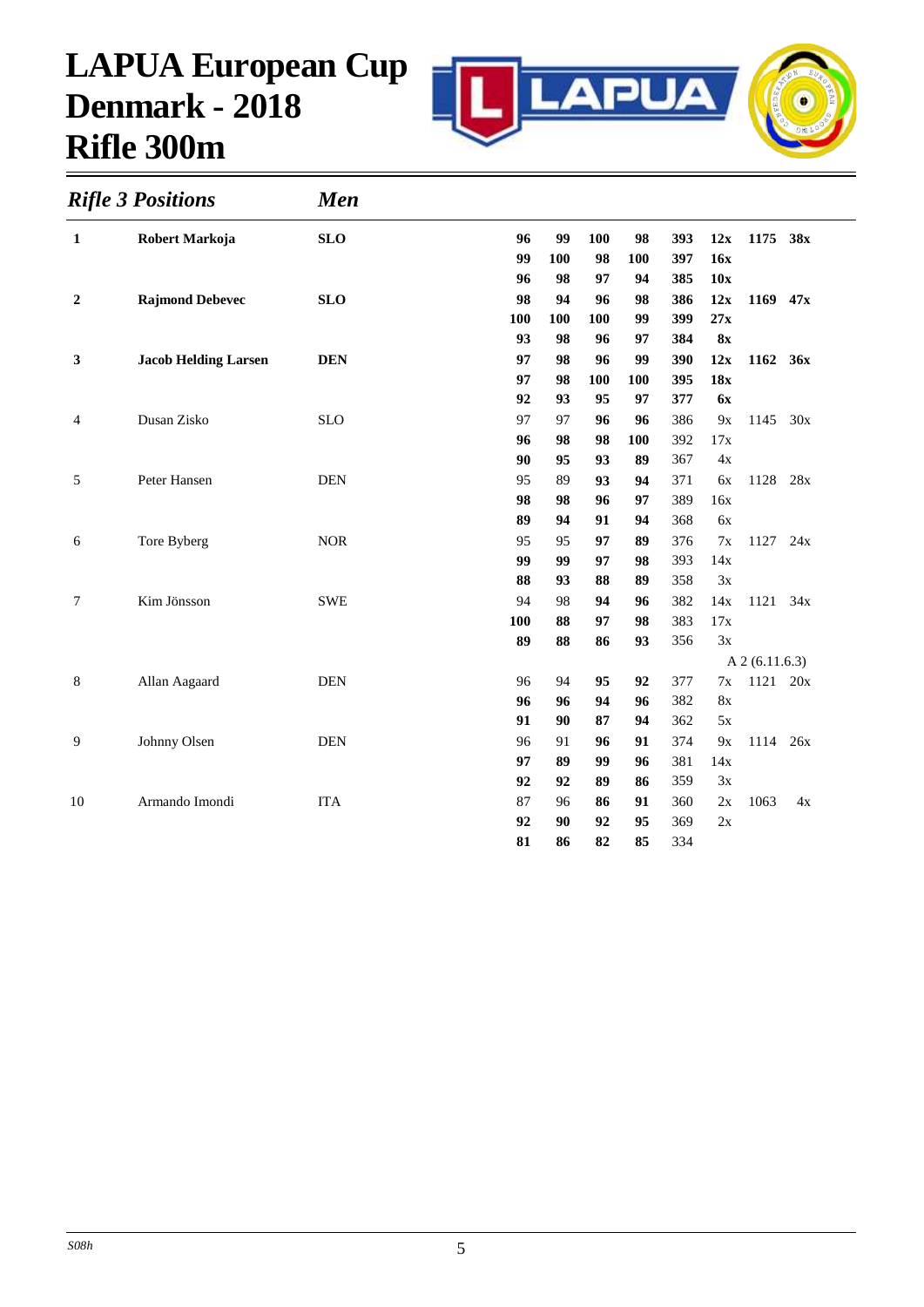

|                  | <b>Rifle 3 Positions</b> | Women      |    |     |     |    |     |           |      |     |  |
|------------------|--------------------------|------------|----|-----|-----|----|-----|-----------|------|-----|--|
| 1                | Elin Ählin               | <b>SWE</b> | 98 | 98  | 98  | 98 | 392 | 17x       | 1172 | 47x |  |
|                  |                          |            | 98 | 100 | 100 | 99 | 397 | 18x       |      |     |  |
|                  |                          |            | 92 | 96  | 98  | 97 | 383 | 12x       |      |     |  |
| $\boldsymbol{2}$ | Silvia Guignard          | <b>SUI</b> | 96 | 96  | 100 | 98 | 390 | 10x       | 1168 | 36x |  |
|                  |                          |            | 99 | 99  | 98  | 95 | 391 | 12x       |      |     |  |
|                  |                          |            | 99 | 97  | 95  | 96 | 387 | 14x       |      |     |  |
| 3                | <b>Myriam Bruehwiler</b> | <b>SUI</b> | 96 | 95  | 95  | 95 | 381 | 5x        | 1147 | 23x |  |
|                  |                          |            | 97 | 97  | 96  | 98 | 388 | 12x       |      |     |  |
|                  |                          |            | 94 | 96  | 94  | 94 | 378 | <b>6x</b> |      |     |  |
| $\overline{4}$   | May Elisabeth Nordahl    | <b>NOR</b> | 99 | 95  | 97  | 97 | 388 | 10x       | 1146 | 33x |  |
|                  |                          |            | 99 | 97  | 100 | 98 | 394 | 17x       |      |     |  |
|                  |                          |            | 92 | 92  | 91  | 89 | 364 | 6x        |      |     |  |
| 5                | Jenny Tovseth Vatne      | <b>NOR</b> | 96 | 94  | 96  | 94 | 380 | 11x       | 1139 | 24x |  |
|                  |                          |            | 96 | 100 | 95  | 98 | 389 | 9x        |      |     |  |
|                  |                          |            | 93 | 93  | 91  | 93 | 370 | 4x        |      |     |  |
| 6                | Linda Olofsson           | <b>SWE</b> | 97 | 94  | 98  | 94 | 383 | 11x       | 1133 | 30x |  |
|                  |                          |            | 99 | 97  | 97  | 98 | 391 | 16x       |      |     |  |
|                  |                          |            | 92 | 86  | 91  | 90 | 359 | 3x        |      |     |  |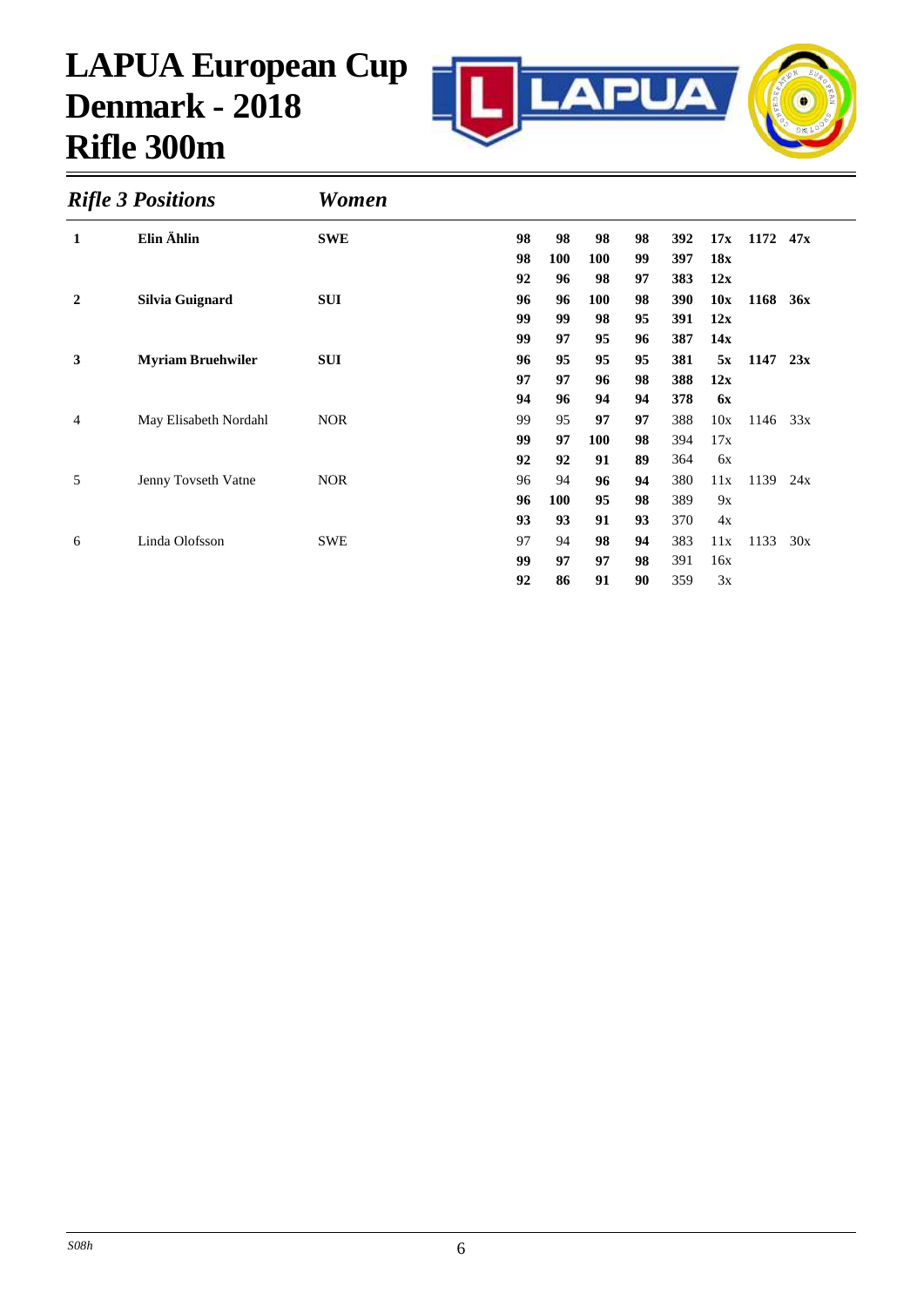

| <b>Standard Rifle</b> |                            | <b>Men</b> |     |     |     |           |     |         |  |
|-----------------------|----------------------------|------------|-----|-----|-----|-----------|-----|---------|--|
| $\mathbf{1}$          | <b>Kim-Andre Lund</b>      | $NOR$      | 96  | 100 | 196 | 10x       |     | 584 20x |  |
|                       |                            |            | 99  | 97  | 196 | 8x        |     |         |  |
|                       |                            |            | 94  | 98  | 192 | 2x        |     |         |  |
| $\boldsymbol{2}$      | <b>Rajmond Debevec</b>     | <b>SLO</b> | 99  | 97  | 196 | 7x        |     | 579 16x |  |
|                       |                            |            | 97  | 98  | 195 | <b>6x</b> |     |         |  |
|                       |                            |            | 97  | 91  | 188 | 3x        |     |         |  |
| 3                     | Robert Markoja             | <b>SLO</b> | 96  | 99  | 195 | 7x        |     | 576 24x |  |
|                       |                            |            | 100 | 98  | 198 | 15x       |     |         |  |
|                       |                            |            | 92  | 91  | 183 | 2x        |     |         |  |
| $\overline{4}$        | Dusan Zisko                | <b>SLO</b> | 95  | 93  | 188 | 1x        |     | 574 12x |  |
|                       |                            |            | 99  | 97  | 196 | 7x        |     |         |  |
|                       |                            |            | 97  | 93  | 190 | 4x        |     |         |  |
| 5                     | Jacob Helding Larsen       | <b>DEN</b> | 95  | 95  | 190 | 4x        |     | 573 15x |  |
|                       |                            |            | 100 | 100 | 200 | 11x       |     |         |  |
|                       |                            |            | 91  | 92  | 183 |           |     |         |  |
| 6                     | Peter Hansen               | <b>DEN</b> | 90  | 98  | 188 | 2x        | 561 | 7x      |  |
|                       |                            |            | 97  | 98  | 195 | 4x        |     |         |  |
|                       |                            |            | 93  | 85  | 178 | 1x        |     |         |  |
| 7                     | Johnny Olsen               | <b>DEN</b> | 95  | 93  | 188 | $5x$      | 560 | 16x     |  |
|                       |                            |            | 99  | 98  | 197 | 9x        |     |         |  |
|                       |                            |            | 87  | 88  | 175 | 2x        |     |         |  |
| 8                     | Kai-Aleksander Kristiansen | <b>NOR</b> | 92  | 95  | 187 | 2x        |     | 542 12x |  |
|                       |                            |            | 97  | 98  | 195 | <b>8x</b> |     |         |  |
|                       |                            |            | 78  | 82  | 160 | 2x        |     |         |  |
| 9                     | Kim Jönsson                | <b>SWE</b> | 92  | 89  | 181 | 2x        | 540 | 7x      |  |
|                       |                            |            | 96  | 97  | 193 | 5x        |     |         |  |
|                       |                            |            | 81  | 85  | 166 |           |     |         |  |
| 10                    | Armando Imondi             | <b>ITA</b> | 87  | 90  | 177 |           | 526 | 1x      |  |
|                       |                            |            | 89  | 92  | 181 | 1x        |     |         |  |
|                       |                            |            | 84  | 84  | 168 |           |     |         |  |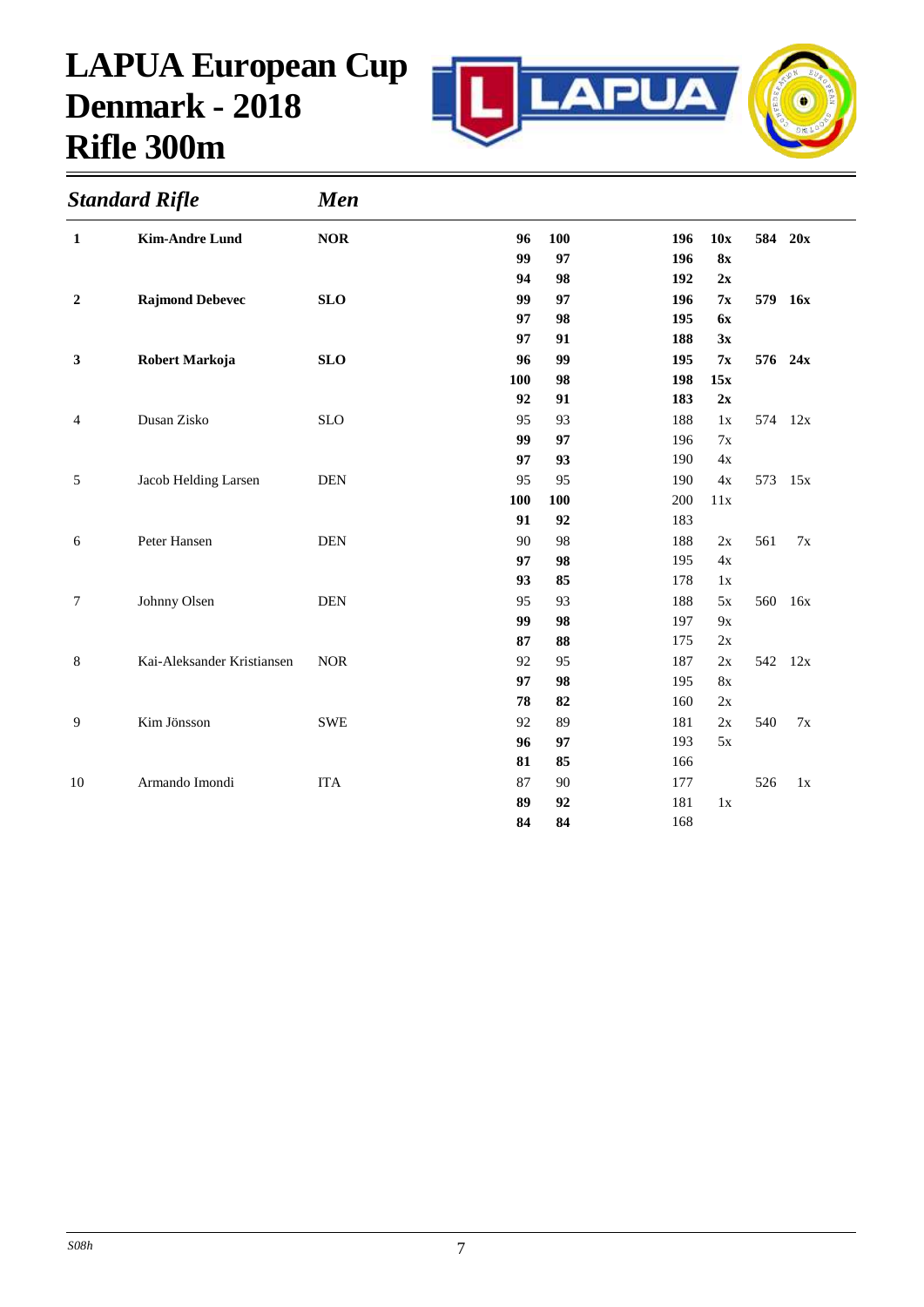

|                | <b>Rifle 60 Prone</b> | <b>Men</b>              |     | Hold |      |     |
|----------------|-----------------------|-------------------------|-----|------|------|-----|
|                | SWE <sub>1</sub>      | Sebastian Myhr          | 599 | 32x  |      |     |
|                | SWE <sub>1</sub>      | <b>Stefan Ahlsved</b>   | 598 | 34x  |      |     |
|                | SWE <sub>1</sub>      | Per Sandberg            | 593 | 29x  |      |     |
| $\mathbf{1}$   |                       |                         |     |      | 1790 | 95x |
|                | GBR <sub>1</sub>      | Simon Aldhouse          | 598 | 30x  |      |     |
|                | GBR <sub>1</sub>      | Tony Lincoln            | 595 | 33x  |      |     |
|                | GBR <sub>1</sub>      | <b>Richard Fowke</b>    | 592 | 26x  |      |     |
| $\sqrt{2}$     |                       |                         |     |      | 1785 | 89x |
|                | SLO <sub>1</sub>      | Rajmond Debevec         | 599 | 39x  |      |     |
|                | SLO <sub>1</sub>      | Robert Markoja          | 596 | 32x  |      |     |
|                | SLO <sub>1</sub>      | Dusan Zisko             | 586 | 25x  |      |     |
| $\mathfrak{Z}$ |                       |                         |     |      | 1781 | 96x |
|                | <b>POL</b>            | Daniel Romanczyk        | 592 | 29x  |      |     |
|                | <b>POL</b>            | <b>Jacek Swiety</b>     | 591 | 27x  |      |     |
|                | <b>POL</b>            | Andrzej Burda           | 589 | 24x  |      |     |
| $\overline{4}$ |                       |                         |     |      | 1772 | 80x |
|                | NOR <sub>1</sub>      | Harald Stenvaag         | 591 | 26x  |      |     |
|                | NOR <sub>1</sub>      | Tore Byberg             | 590 | 25x  |      |     |
|                | NOR <sub>1</sub>      | <b>Steffen Elvebakk</b> | 579 | 13x  |      |     |
| $\mathfrak s$  |                       |                         |     |      | 1760 | 64x |
|                | ITA <sub>1</sub>      | Simone Luigi Verrillo   | 596 | 34x  |      |     |
|                | ITA <sub>1</sub>      | Fabio Borghini          | 585 | 20x  |      |     |
|                | ITA <sub>1</sub>      | Lorenzo Prodan          | 558 | 12x  |      |     |
| 6              |                       |                         |     |      | 1739 | 66x |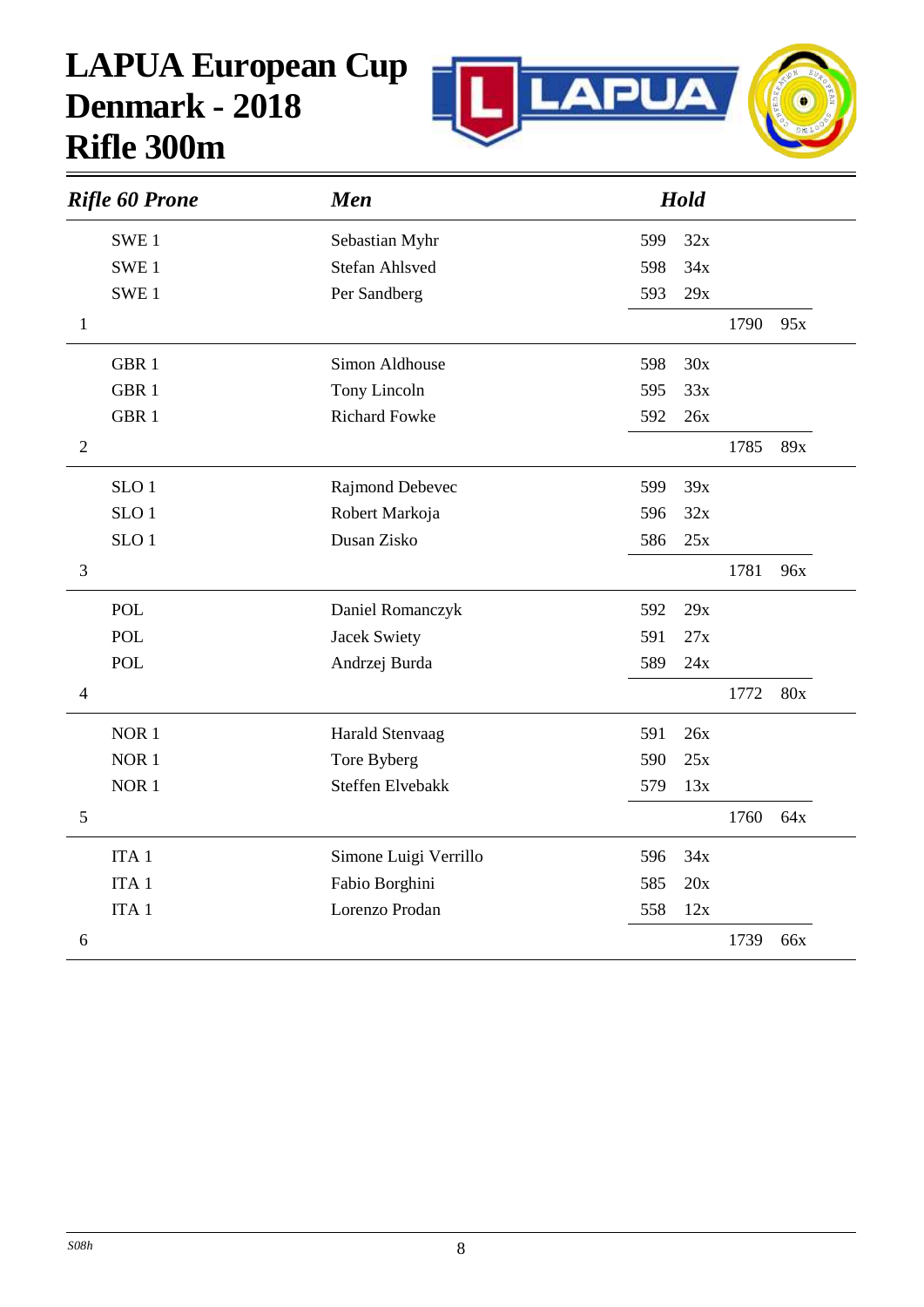

| <b>Rifle 60 Prone</b> | <b>Women</b>       | <b>Hold</b> |             |
|-----------------------|--------------------|-------------|-------------|
| SWE <sub>1</sub>      | Elin Ählin         | 35x<br>596  |             |
| SWE <sub>1</sub>      | Marie Enqvist      | 37x<br>595  |             |
| SWE <sub>1</sub>      | Linda Olofsson     | 592 24x     |             |
|                       |                    |             | 1783<br>96x |
| FRA 1                 | Catherine Houlmont | 36x<br>596  |             |
| FRA 1                 | Julie Milliere     | 32x<br>594  |             |
| FRA 1                 | Olivia Goberville  | 587<br>24x  |             |
| 2                     |                    |             | 92x<br>1777 |



| <b>Rifle 3 Positions</b> | <b>Men</b>           | <b>Hold</b> |
|--------------------------|----------------------|-------------|
| SLO <sub>1</sub>         | Robert Markoja       | 38x<br>1175 |
| SLO <sub>1</sub>         | Rajmond Debevec      | 1169<br>47x |
| SLO <sub>1</sub>         | Dusan Zisko          | 1145<br>30x |
|                          |                      | 3489 115x   |
| DEN <sub>1</sub>         | Jacob Helding Larsen | 1162<br>36x |
| DEN <sub>1</sub>         | Allan Aagaard        | 1121<br>20x |
| DEN <sub>1</sub>         | Johnny Olsen         | 1114<br>26x |
|                          |                      | 3397<br>82x |